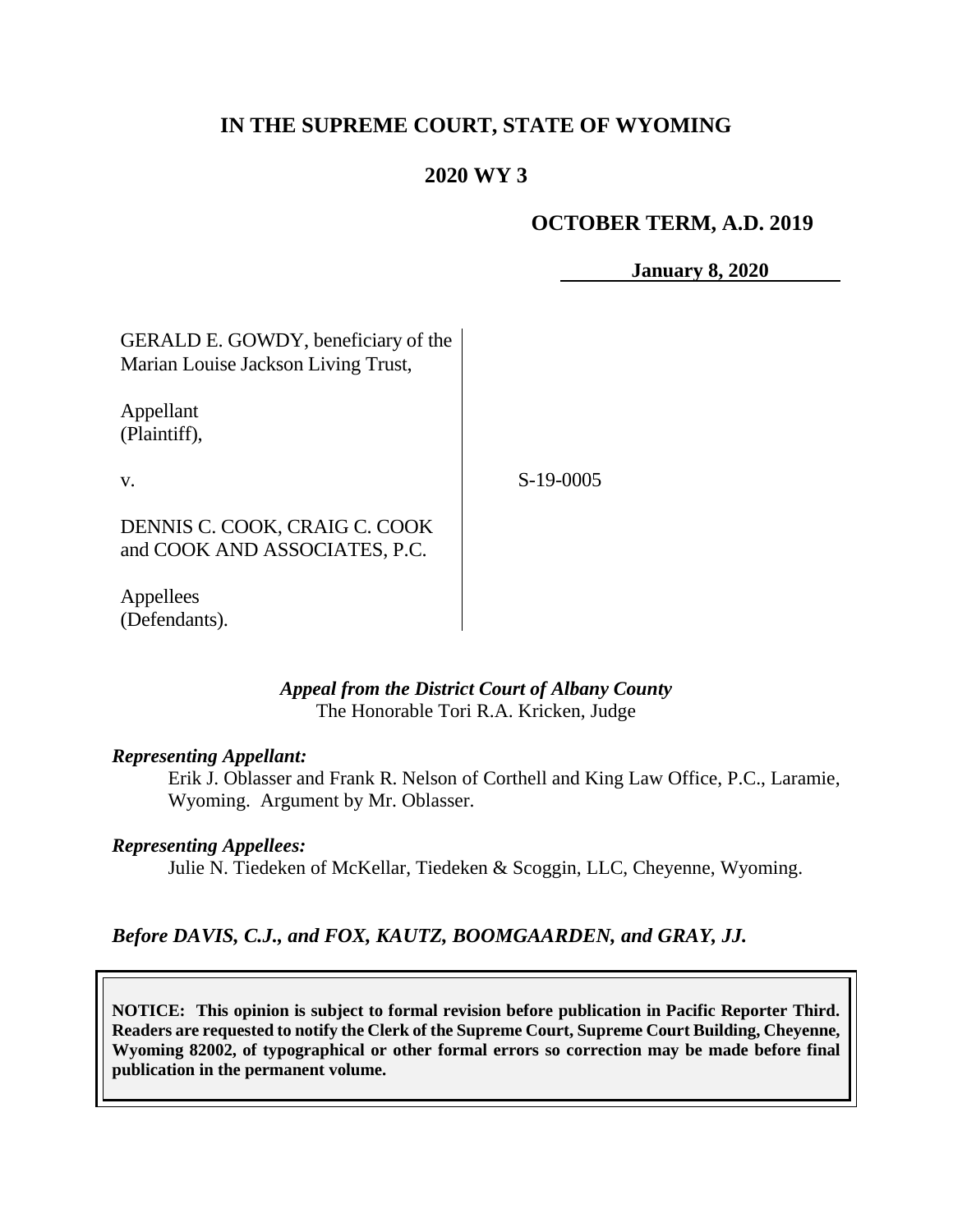## **KAUTZ, Justice.**

[¶1] Appellant Gerald E. Gowdy was a beneficiary of the Marian Louise Jackson Living Trust. Mr. Gowdy sued Appellees Dennis C. Cook, Craig C. Cook and Cook and Associates, P.C. (collectively referred to herein as "the Cooks"), claiming they violated various duties when drafting and administering the trust and preparing certain estate planning documents for him. The district court granted summary judgment in favor of the Cooks. We affirm.

### **ISSUES**

- [¶2] The dispositive issues in this case are:
	- 1. Did the district court err when it found Mr. Gowdy failed to establish a material issue of fact showing the Cooks' actions damaged him?
	- 2. Did the district court abuse its discretion by denying Mr. Gowdy leave to file a second amended complaint?
	- 3. Did the district court err by concluding, as a matter of law, Mr. Gowdy violated the no-contest provision of the trust by bringing an action to void, nullify or set aside a provision of the trust?

## **FACTS**

[¶3] The underlying facts of this case are essentially undisputed. Dennis C. Cook and Craig C. Cook<sup>1</sup> are law partners in Cook and Associates, P.C. Marian Louise Jackson retained Dennis in 1996 to prepare the initial version of her revocable living trust. Ms. Jackson restated her trust in January 2015, and she executed trust amendments in April and June of 2015. Dennis drafted all of these documents. In general terms, Mr. Gowdy was to be the primary beneficiary of the trust after Ms. Jackson's death. Upon his death, Ms. Jackson's children would receive part of the trust assets and Mr. Gowdy's heirs would receive other trust assets, provided he exercised the power of appointment granted to him under the trust.

[¶4] Ms. Jackson acted as trustee during her lifetime and appointed Dennis as her successor trustee and Craig as her trust protector. The trust further stated that, after Ms. Jackson's death, "Cook and Associates, P.C. or its designated successor in interest may remove a [t]rust [p]rotector of any trust at any time, with or without cause" and appoint a successor trust protector.

<sup>&</sup>lt;sup>1</sup> Because they share the same last name, we will refer to the individual appellees by their first names.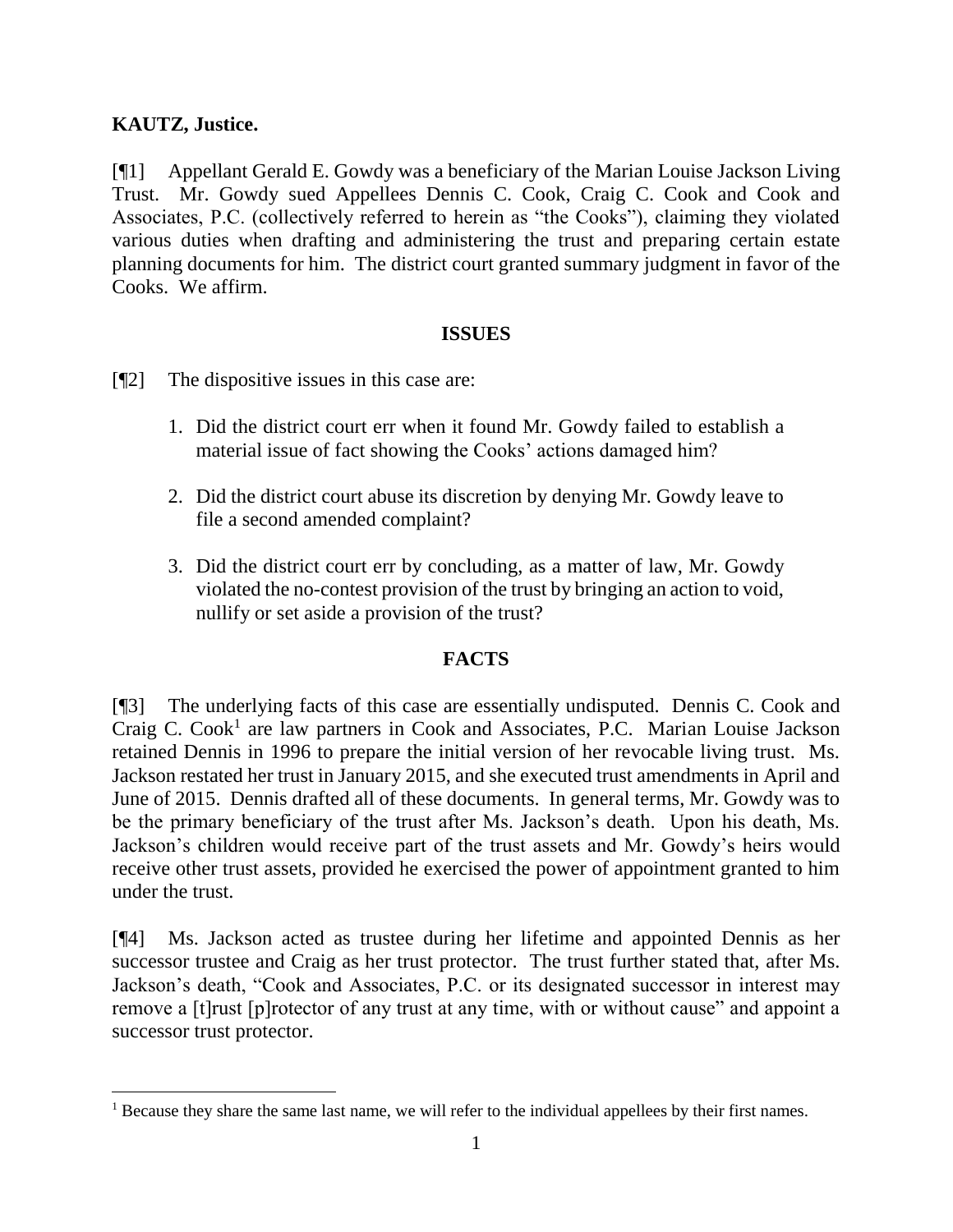[¶5] The trust protector or a majority of the income beneficiaries could remove a serving trustee and appoint a successor trustee. A successor trustee could be an individual or a corporate fiduciary. Section 3.06 of the trust set out qualifications for a corporate trustee:

> Any corporate fiduciary serving under this agreement as a [t]rustee must be a bank, trust company, or public charity that is qualified to act as a fiduciary under applicable federal and state law and that is not related or subordinate to any beneficiary within the meaning of Section 672(c) of the Internal Revenue Code.

Such corporate fiduciary must:

Have a combined capital and surplus of at least One Hundred Million Dollars; or

Maintain in force a policy of insurance with policy limits of not less than One Hundred Million Dollars covering the errors and omissions of my [t]rustee with a solvent insurance carrier licensed to do business in the state in which my [t]rustee has its corporate headquarters; or

Have at least One Hundred Million Dollars in assets under management.

[¶6] Under § 11.08 of the trust, an individual trustee was entitled to "fair and reasonable compensation for the services provided as a fiduciary" and could "charge additional fees for services provided that are beyond the ordinary scope of duties, such as fees for legal services<sup>[1]</sup>" Similarly, under § 3.10, the trust protector was entitled to reasonable compensation and could charge "typical fees for professional services."

[¶7] Sections 11.06 and 11.07 exonerated the trustee for any "error of judgment, mistake of law, or action or inaction of any kind in connection with the administration" of the trust unless there was clear and convincing evidence the trustee had acted in bad faith. The trust protector was also exonerated for any action taken in good faith. Further, a trustee was entitled to "expend any portion of the trust assets to defend any claim brought against the [t]rustee, even if the [t]rustee's defense costs would exhaust the trust's value, unless the [t]rustee is shown to have acted in bad faith by clear and convincing evidence." The trust protector was also entitled to reimbursement from the trust for costs incurred in defending any claim unless the trust protector had an actual intent to harm the beneficiaries of the trust or was self-dealing.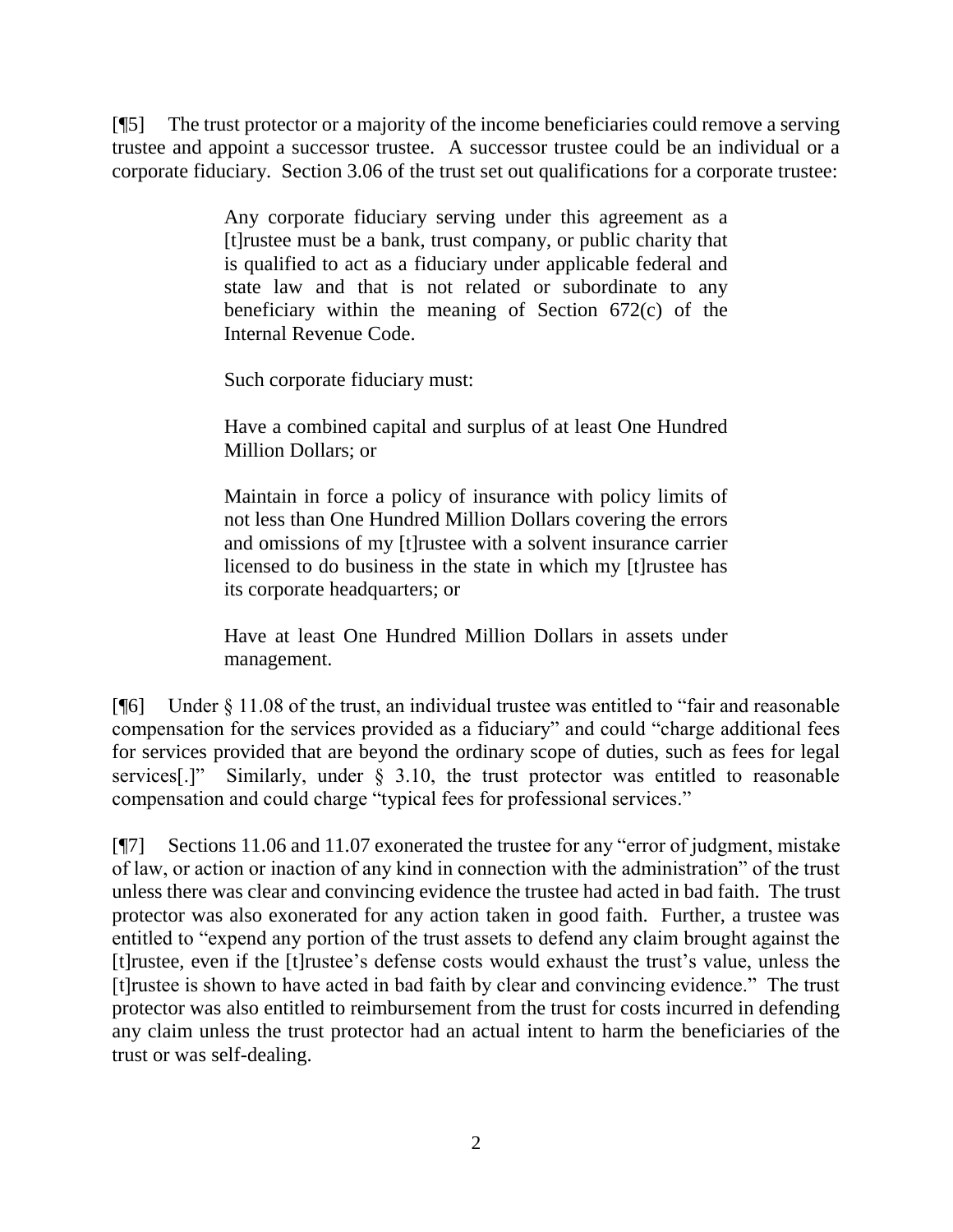[¶8] Ms. Jackson's trust also included the following no-contest provision which became important in this case:

> The right of a beneficiary to take any interest given to him or her under this trust or any trust created under this trust instrument will be determined as if the beneficiary predeceased [Ms. Jackson] without leaving any surviving descendants if that beneficiary, alone or in conjunction with any other person, engages in any of these actions:

> seeks to obtain adjudication in any court proceeding that [the trust] or any of its provisions is void, or otherwise seeks to void, nullify, or set aside [the trust] or any of its provisions[.]

. . .

. . . My [t]rustee may defend any violation of this [s]ection at the expense of the trust estate.

[¶9] Dennis prepared durable powers of attorney for health care and living wills for Ms. Jackson and Mr. Gowdy, in which they named each other as their agents. On other occasions, he prepared deeds for Ms. Jackson and Mr. Gowdy for their jointly-owned property.

[¶10] Ms. Jackson passed away on July 2, 2015, and the trust became irrevocable. At that point, Dennis became acting trustee and Craig began serving as trust protector. Dennis prepared a will, a general power of attorney, a power of attorney for health care, and living will for Mr. Gowdy. Dennis did not charge Mr. Gowdy for those services.

[¶11] In August or September of 2016, Mr. Gowdy complained the trust was being mismanaged and asked Dennis to resign as trustee. In the alternative, he asked Craig, as trust protector, to replace Dennis with another trustee. Mr. Gowdy also claimed that the Cooks had conflicts of interest regarding their management of the trust and Dennis's representation of him. Craig resigned as trust protector and appointed another estateplanning colleague, William Winter, in his place. Dennis refused to resign as trustee.

[¶12] Mr. Gowdy filed a complaint on July 31, 2017, and an amended complaint on January 8, 2018. He stated causes of action against the Cooks for malpractice, breach of fiduciary duties, breach of the duty of good faith and fair dealing, and negligence. His causes of action overlapped and relied on many of the same facts. In general, Mr. Gowdy complained about the no-contest and trustee exculpatory provisions in Ms. Jackson's trust. He also claimed the compensation provisions allowed Dennis and Craig to double-bill the trust for services provided as trustee and trust protector and for their legal services. Additionally, Mr. Gowdy asserted Dennis was negligent in drafting Mr. Gowdy's estate planning documents without asking about his goals or recognizing there were potential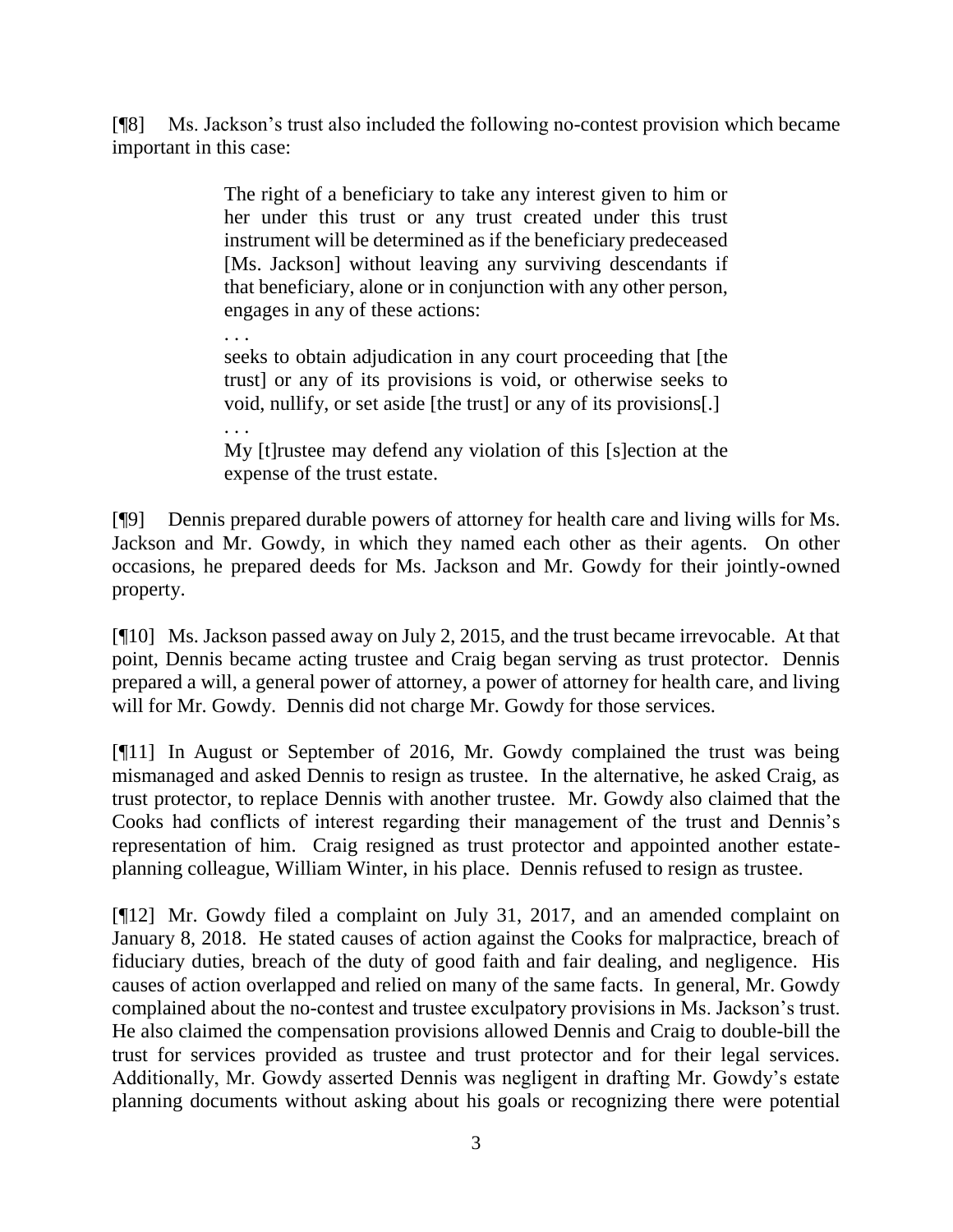conflicts of interest between Mr. Gowdy, Ms. Jackson and Dennis (in his capacity as trustee).

[¶13] Mr. Gowdy claimed Dennis improperly managed the trust by paying bills late and remitting the wrong amounts, charging the trust too much for his services, failing to have a fee agreement with the trust, allowing Craig and another attorney at Cook and Associates to serve as trustee in his absence, and providing private information about Mr. Gowdy to the residuary beneficiaries. Mr. Gowdy also complained that Dennis improperly exercised his sole and absolute discretion when he denied Mr. Gowdy's request for a trust distribution to pay attorney fees he incurred when another law firm drafted an estate plan for him.

[¶14] Mr. Gowdy claimed Dennis violated the conflict-of-interest provisions of the Wyoming Rules of Professional Responsibility by simultaneously representing him and Ms. Jackson before her death and representing him while acting as trustee after Ms. Jackson's death. He also claimed the Cooks improperly solicited Ms. Jackson to appoint them to various roles in the trust administration and those roles resulted in improper conflicts of interest. Mr. Gowdy asserted that Craig, while acting as trust protector, failed to properly supervise Dennis's actions as trustee and improperly appointed Mr. Winter as replacement trust protector.

[¶15] Mr. Gowdy also sought a declaratory judgment prohibiting the Cooks from utilizing trust resources to defend the action. In his prayer for relief, Mr. Gowdy asked the district court to: remove Dennis as trustee; award monetary damages, including attorney fees, to him and the trust; require the Cooks to provide a trust accounting; enter the declaratory judgment referenced above; and enter a "decanted trust," which he attached to the complaint, to "repair issues" due to Dennis's drafting errors.<sup>2</sup> Mr. Gowdy proposed in his decanted trust to remove the requirement that a corporate trustee have assets or insurance coverage of at least one hundred million dollars.

[¶16] The Cooks filed an answer, and Dennis (as trustee) counterclaimed for a declaratory judgment ruling that Mr. Gowdy had, under the no-contest provision of the trust, forfeited his rights as a beneficiary by seeking to void, nullify or set aside a provision of the trust and Dennis and Craig may use trust resources to defend the action.<sup>3</sup>

 $\overline{a}$ 

<sup>2</sup> Mr. Gowdy's so-called "decanted trust" is not a trust decanted pursuant to Wyo. Stat. Ann. § 4-10- 816(a)(xxviii), (b) (LexisNexis 2017). Instead, it is a self-modified version of the trust at issue. Although the statute grants Wyoming trustees significant decanting powers, nothing in the statute permits beneficiaries unilateral authority to decant a trust for which they stand to benefit. *See, e.g.*, Wyo. Stat. Ann. § 4-10-816(a) (stating "a trustee may" exercise any of the actions outlined by the Uniform Trustee Powers Act).

<sup>&</sup>lt;sup>3</sup> While the action was pending, Dennis was replaced as trustee by a qualified corporate trustee (the Wyoming Trust Company). The district court allowed Dennis to continue to prosecute the action pursuant to Wyoming Rule of Civil Procedure 25(c), which states: "If an interest is transferred, the action may be continued by or against the original party unless the court, on motion, orders the transferee to be substituted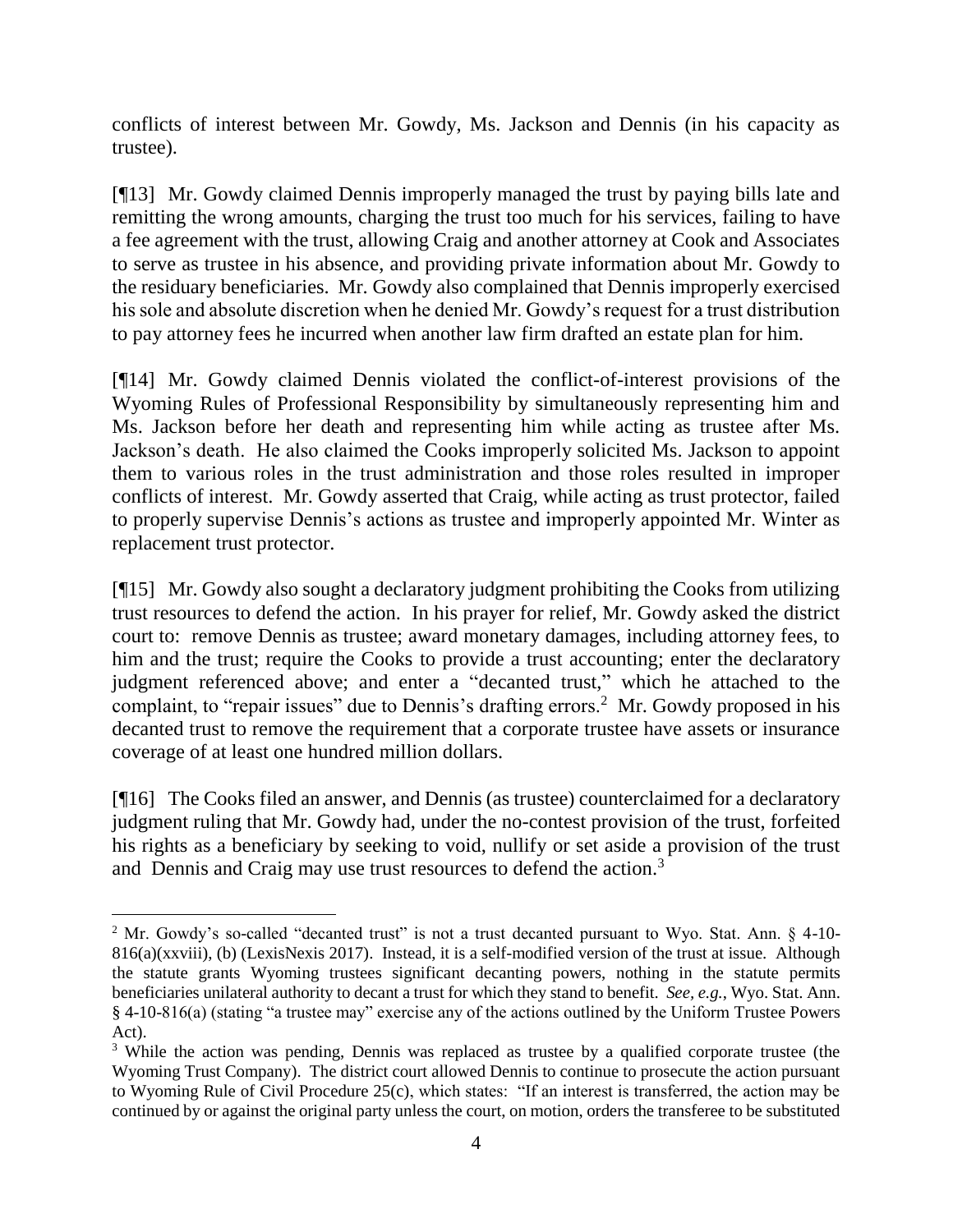[¶17] The Cooks filed a motion for summary judgment in their favor on all claims. They designated an attorney from Denver, Colorado, who practiced in the field of trusts and estates, as their expert witness. The defense expert opined that the Cooks did not violate any duty owed to Mr. Gowdy. She also stated the Cooks did not have conflicts of interest regarding their duties to the trust, Ms. Jackson or Mr. Gowdy, and the provisions of the trust which Mr. Gowdy claimed were improper were regularly included in well-drafted trusts. The defense expert further stated there was no evidence Mr. Gowdy or the trust was harmed by any of the Cooks' actions.

[¶18] Mr. Gowdy responded to the Cooks' motion for summary judgment and moved for summary judgment in his favor on all claims. Mr. Gowdy presented expert testimony from an experienced estate planning attorney and a law professor who had written extensively on the rules of professional conduct. They opined that Dennis committed malpractice and was negligent in drafting the trust and the Cooks had violated various rules of professional conduct when administering the trust.

[¶19] Mr. Gowdy also filed a motion for leave to file a second amended complaint and a motion to strike the defense expert's testimony regarding whether the Cooks had violated the rules of professional responsibility because she was not an expert on the rules. The district court denied Mr. Gowdy's motion for leave to file a second amended complaint, concluding the motion was untimely and the Cooks would be prejudiced if he were allowed to amend his complaint. The district court also denied Mr. Gowdy's motion to strike the Cooks' expert witness. It concluded she was sufficiently experienced and knowledgeable about how the rules of professional conduct applied in the context of trusts and estates to offer her opinion in this case.

[¶20] The district court held a hearing on the parties' combined motions for summary judgment. It subsequently granted summary judgment in favor of the Cooks and denied Mr. Gowdy's motion for summary judgment on all counts. Mr. Gowdy appealed.

## **DISCUSSION**

## **1.** *Summary Judgment on Mr. Gowdy's Claims*

 $\overline{a}$ 

[¶21] Summary judgment is authorized under Wyoming Rule of Civil Procedure 56(a) when "the movant shows that there is no genuine dispute as to any material fact and the movant is entitled to judgment as a matter of law." This Court reviews the district court's order granting summary judgment *de novo*. *[Bear Peak Res., LLC v. Peak Powder River](http://www.westlaw.com/Link/Document/FullText?findType=Y&serNum=2042878668&pubNum=0004645&originatingDoc=I4aa46c001c4911e885eba619ffcfa2b1&refType=RP&fi=co_pp_sp_4645_1040&originationContext=document&vr=3.0&rs=cblt1.0&transitionType=DocumentItem&contextData=(sc.Keycite)#co_pp_sp_4645_1040)* 

in the action or joined with the original party." In addition, Mr. Gowdy's agent under his general power of attorney began acting on his behalf.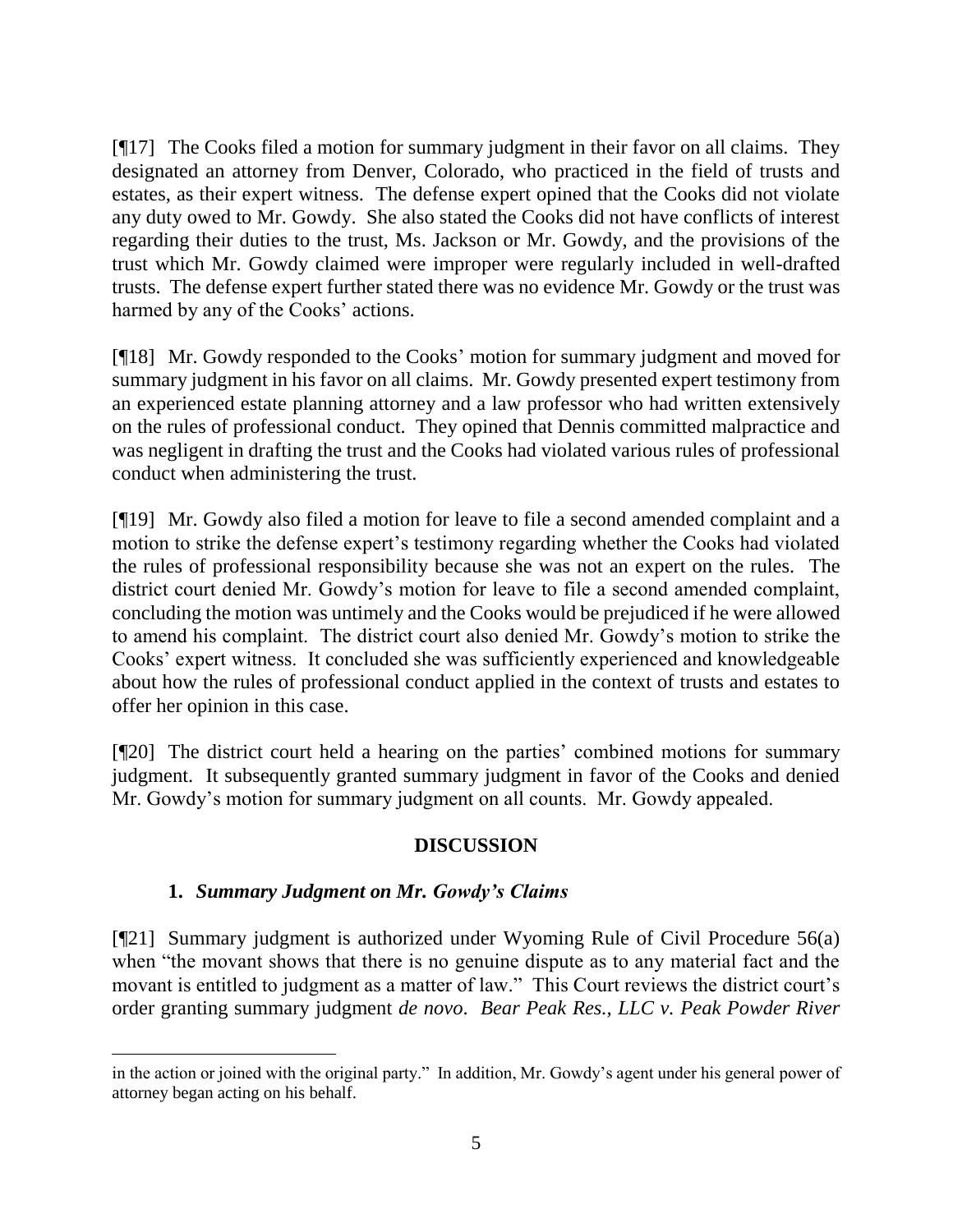*Res., LLC,* [2017 WY 124, ¶ 10, 403 P.3d 1033, 1040 \(Wyo. 2017\);](http://www.westlaw.com/Link/Document/FullText?findType=Y&serNum=2042878668&pubNum=0004645&originatingDoc=I4aa46c001c4911e885eba619ffcfa2b1&refType=RP&fi=co_pp_sp_4645_1040&originationContext=document&vr=3.0&rs=cblt1.0&transitionType=DocumentItem&contextData=(sc.Keycite)#co_pp_sp_4645_1040) *International Assoc. of Firefighters, Local Union No. 5058 v. Gillette/Wright/Campbell County Fire Protection Jt. Powers Bd.,* 2018 WY 75, ¶ 19, 421 P.3d 1059, 1064 (Wyo. 2018).

> [W]e review a summary judgment in the same light as the district court, using the same materials and following the same standards. We examine the record from the vantage point most favorable to the party opposing the motion, and we give that party the benefit of all favorable inferences that may fairly be drawn from the record. A material fact is one which, if proved, would have the effect of establishing or refuting an essential element of the cause of action or defense asserted by the parties.

*Sullivan v. Pike and Susan Sullivan Foundation,* 2018 WY 19, ¶ 15, 412 P.3d 306, 310 (Wyo. 2018) (quoting *Rogers v. Wright*[, 2016 WY 10, ¶ 7, 366 P.3d 1264, 1269 \(Wyo.](http://www.westlaw.com/Link/Document/FullText?findType=Y&serNum=2038150569&pubNum=0004645&originatingDoc=I4aa46c001c4911e885eba619ffcfa2b1&refType=RP&fi=co_pp_sp_4645_1269&originationContext=document&vr=3.0&rs=cblt1.0&transitionType=DocumentItem&contextData=(sc.Keycite)#co_pp_sp_4645_1269)  [2016\)\)](http://www.westlaw.com/Link/Document/FullText?findType=Y&serNum=2038150569&pubNum=0004645&originatingDoc=I4aa46c001c4911e885eba619ffcfa2b1&refType=RP&fi=co_pp_sp_4645_1269&originationContext=document&vr=3.0&rs=cblt1.0&transitionType=DocumentItem&contextData=(sc.Keycite)#co_pp_sp_4645_1269) (other citations omitted).

[¶22] "The party requesting a summary judgment bears the initial burden of establishing a *prima facie* case for summary judgment." *Hatton v. Energy Elec. Co.,* 2006 WY 151, ¶ 9, 148 P.3d 8, 12 (Wyo. 2006). When the moving party does not have the ultimate burden of persuasion, it establishes a *prima facie* case for summary judgment by showing a lack of evidence on an essential element of the opposing party's claim. *See, e.g., Warwick v. Accessible Space, Inc.,* 2019 WY 89, ¶ 10, 448 P.3d 206, 211 (Wyo. 2019) (citing *[Rammell](https://1.next.westlaw.com/Link/Document/FullText?findType=Y&serNum=2048318263&pubNum=0004645&originatingDoc=I0572a740cea011e9a1eadf28d23ada74&refType=RP&fi=co_pp_sp_4645_49&originationContext=document&transitionType=DocumentItem&contextData=(sc.DocLink)#co_pp_sp_4645_49)  v. Mountainaire Animal Clinic, P.C.,* [2019 WY 53, ¶¶ 27-28, 442 P.3d 41, 49 \(Wyo.](https://1.next.westlaw.com/Link/Document/FullText?findType=Y&serNum=2048318263&pubNum=0004645&originatingDoc=I0572a740cea011e9a1eadf28d23ada74&refType=RP&fi=co_pp_sp_4645_49&originationContext=document&transitionType=DocumentItem&contextData=(sc.DocLink)#co_pp_sp_4645_49)  [2019\),](https://1.next.westlaw.com/Link/Document/FullText?findType=Y&serNum=2048318263&pubNum=0004645&originatingDoc=I0572a740cea011e9a1eadf28d23ada74&refType=RP&fi=co_pp_sp_4645_49&originationContext=document&transitionType=DocumentItem&contextData=(sc.DocLink)#co_pp_sp_4645_49) and *[Mantle v. N. Star Energy & Constr. LLC,](https://1.next.westlaw.com/Link/Document/FullText?findType=Y&serNum=2047737570&pubNum=0004645&originatingDoc=I0572a740cea011e9a1eadf28d23ada74&refType=RP&fi=co_pp_sp_4645_796&originationContext=document&transitionType=DocumentItem&contextData=(sc.DocLink)#co_pp_sp_4645_796)* 2019 WY 29, ¶ 116, 437 P.3d 758, [796 \(Wyo. 2019\)\)](https://1.next.westlaw.com/Link/Document/FullText?findType=Y&serNum=2047737570&pubNum=0004645&originatingDoc=I0572a740cea011e9a1eadf28d23ada74&refType=RP&fi=co_pp_sp_4645_796&originationContext=document&transitionType=DocumentItem&contextData=(sc.DocLink)#co_pp_sp_4645_796).

[¶23] Once the movant establishes a *prima facie* case for summary judgment, the burden shifts to the opposing party to present materials demonstrating a genuine dispute as to a material fact for trial. *Hatton*,  $\parallel$  9, 148 P.3d at 12-13. "The opposing party must affirmatively set forth material, specific facts in opposition to a motion for summary judgment[.]'" *Jones v. Schabron,* [2005 WY 65, ¶ 10, 113 P.3d 34, 37 \(Wyo. 2005\)](http://www.westlaw.com/Link/Document/FullText?findType=Y&serNum=2006759096&pubNum=0004645&originatingDoc=I60635c7d8c4811dba10be1078cee05f1&refType=RP&fi=co_pp_sp_4645_37&originationContext=document&vr=3.0&rs=cblt1.0&transitionType=DocumentItem&contextData=(sc.Search)#co_pp_sp_4645_37) (quoting *Downen v. Sinclair Oil Corp.* 887 P.2d 515, 519 (Wyo. 1994)). The evidence presented in a summary judgment proceeding must be admissible and competent. *Id.;* W.R.C.P. 56 (c)(2). When the parties file cross-motions for summary judgment and the district court issues a decision completely resolving the case by granting summary judgment to one party and denying the other's motion, we review both aspects of the district court's order. *Dowell v. Dowell* (*In re Mark E. Dowell Irrevocable Trust*)*,* 2012 WY 154, ¶ 16, 290 P.3d 357, 360 (Wyo. 2012).

[¶24] The district court granted summary judgment in favor of the Cooks on all of Mr. Gowdy's claims and denied his motion for summary judgment. During the summary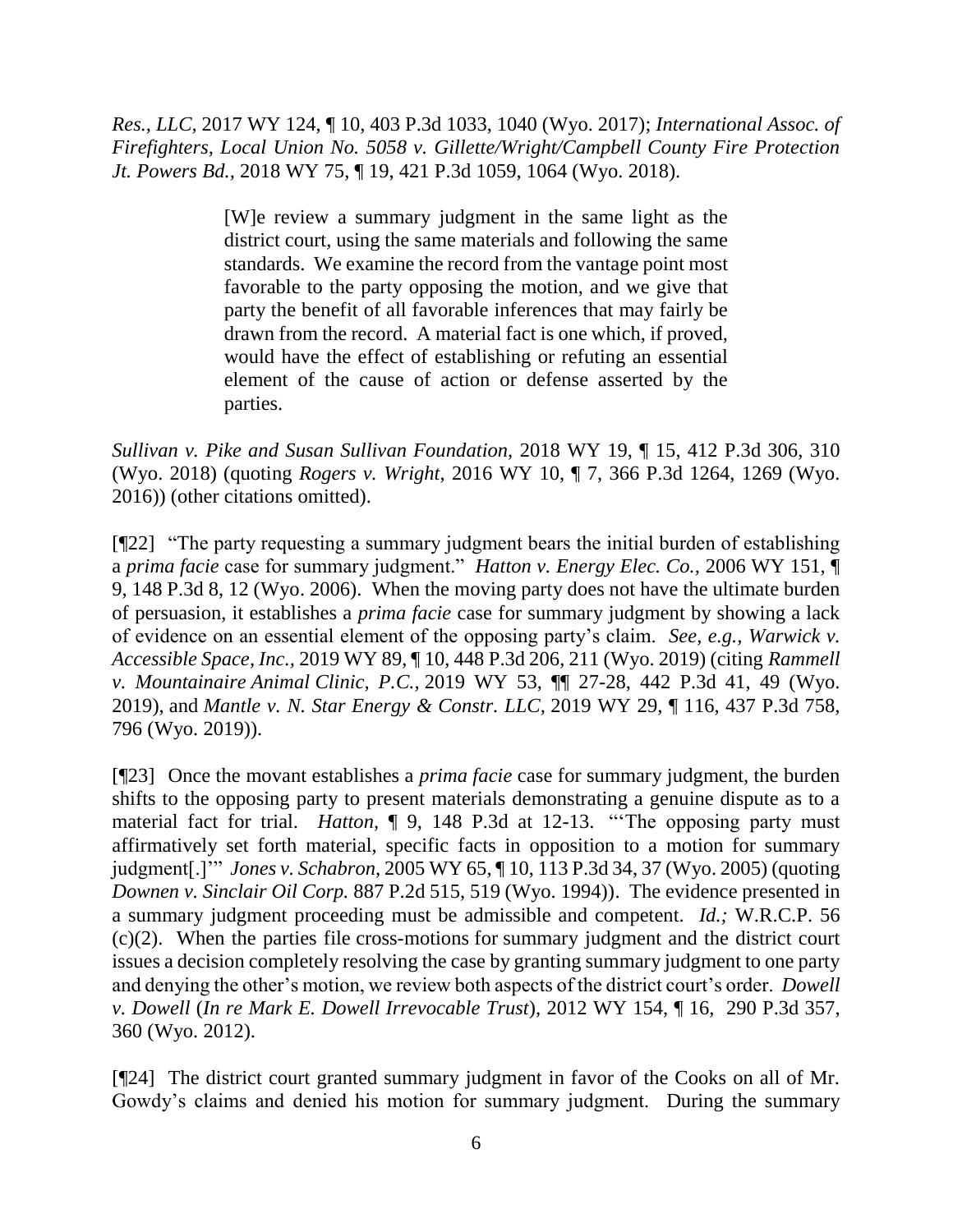judgment hearing, the district judge clarified with Mr. Gowdy's counsel that the malpractice and negligence claims were the same and the breach of fiduciary duties and breach of the duty of good faith and fair dealing claims were the same. Accordingly, in the order granting summary judgment to the Cooks, the district court grouped the causes of action into two categories–malpractice/professional negligence and breach of fiduciary duties/breach of the duty of good faith and fair dealing.

[¶25] To establish a claim of legal malpractice, the plaintiff must show the attorney owed him a duty to perform in accordance with an accepted standard of care, the attorney's performance departed from the standard of care, and the attorney's breach of the standard of care harmed the plaintiff. *Tozzi v. Moffett,* 2018 WY 133, ¶ 36, 430 P.3d 754, 764 (Wyo. 2018); *Rivers v. Moore, Myers & Garland, LLC,* 2010 WY 102, ¶ 12, 236 P.3d 284, 290- 91 (Wyo. 2010). Regarding the standard of care, an attorney is required to exercise the degree of "'care, skill, diligence, and knowledge commonly possessed and exercised by a reasonable, careful, and prudent lawyer in Wyoming.'" *Tozzi,* ¶ 36, 430 P.3d at 764 (quoting *Moore v. Lubnau*[, 855 P.2d 1245, 1250 \(Wyo. 1993\)\)](https://1.next.westlaw.com/Link/Document/FullText?findType=Y&serNum=1993142954&pubNum=0000661&originatingDoc=I6f460bb0f76111e8a99cca37ea0f7dc8&refType=RP&fi=co_pp_sp_661_1248&originationContext=document&transitionType=DocumentItem&contextData=(sc.Search)#co_pp_sp_661_1248).

[¶26] Mr. Gowdy claimed Dennis failed to comply with the standard of care for a reasonable, careful and prudent lawyer in drafting Ms. Jackson's trust and Mr. Gowdy's estate planning documents. The district court concluded Dennis did not owe Mr. Gowdy a duty when drafting Ms. Jackson's trust. It also ruled Mr. Gowdy had not presented evidence supporting his claim that Dennis breached the standard of care in drafting Mr. Gowdy's estate planning documents. Moreover, the district court concluded it had "not been provided with any evidence of damages that occurred as a result of this alleged malpractice."

[¶27] Mr. Gowdy also claimed the Cooks breached their fiduciary duties to him, including the duty of good faith and fair dealing,<sup>4</sup> in a myriad of ways when drafting and administering the trust. To establish a claim for breach of fiduciary duties, the plaintiff must show a duty based on a fiduciary relationship, breach of the duty, and the breach caused him damage. *Acorn v. Moncecchi,* 2016 WY 124, ¶ 80, 386 P.3d 739, 762 (Wyo. 2016) (citing *LaMonte v. Sanwa Bank California*[, 45 Cal.App.4th 509, 52 Cal.Rptr.2d 861,](https://1.next.westlaw.com/Link/Document/FullText?findType=Y&serNum=1996115892&pubNum=0003484&originatingDoc=I36ad4590c8e511e6972aa83e6c16e5f7&refType=RP&fi=co_pp_sp_3484_865&originationContext=document&transitionType=DocumentItem&contextData=(sc.UserEnteredCitation)#co_pp_sp_3484_865)  [865 \(1996\)\)](https://1.next.westlaw.com/Link/Document/FullText?findType=Y&serNum=1996115892&pubNum=0003484&originatingDoc=I36ad4590c8e511e6972aa83e6c16e5f7&refType=RP&fi=co_pp_sp_3484_865&originationContext=document&transitionType=DocumentItem&contextData=(sc.UserEnteredCitation)#co_pp_sp_3484_865).The district court ruled there was no evidence the Cooks breached any fiduciary duties owed to Mr. Gowdy. It also concluded that, even if the Cooks violated some fiduciary duty owed to Mr. Gowdy, he failed to present any evidence showing he was damaged by their actions.

[¶28] Because we agree with the district court that Mr. Gowdy failed to present evidence that he was damaged by any of the Cooks' alleged improper actions, we will not address

<sup>4</sup> The district court stated "there is not a separate tort claim" based on a breach of the duty of good faith and fair dealing as applied to trusts. Mr. Gowdy does not challenge the district court's statement. Given our decision is based upon the lack of evidence that Mr. Gowdy was damaged, we will not address the reach of the duty of good faith and fair dealing under the circumstances of this case.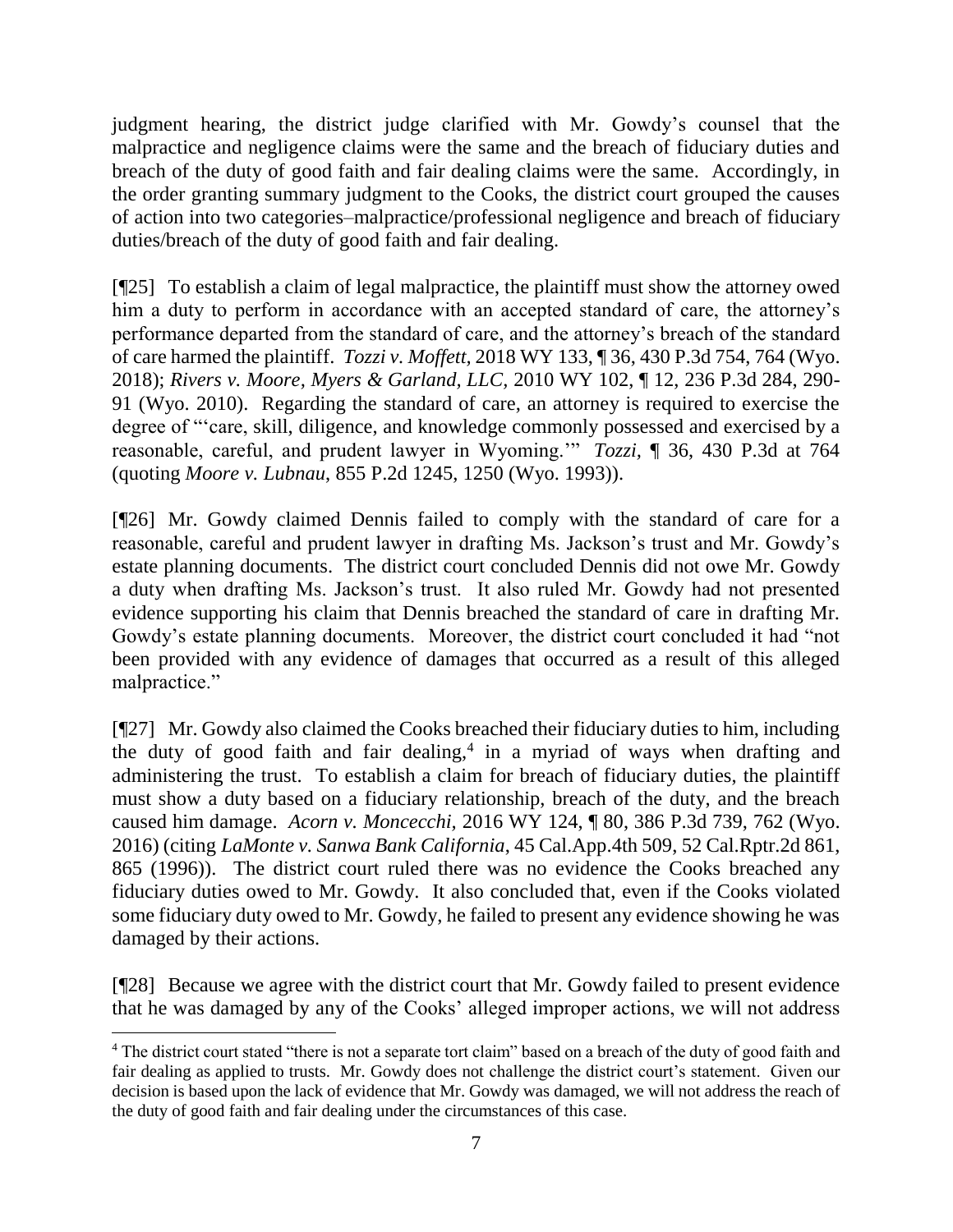the other elements of his claims. The Cooks' expert reviewed Mr. Gowdy's claims, his experts' opinions, and the deposition testimony of the witnesses, and concluded there was no evidence of damages from any alleged breaches.<sup>5</sup> This opinion was sufficient to establish a *prima facie* case for summary judgment. *Hatton,* ¶ 9, 148 P.3d at 12-13. The burden, therefore, switched to Mr. Gowdy to present specific evidence of his damages to establish a genuine dispute of material fact for trial. *Id.* Over the course of the litigation, Mr. Gowdy posited various theories of damages. However, Mr. Gowdy's two expert witnesses did not offer any opinions that he or the trust had been damaged by the Cooks' actions.

[¶29] Mr. Gowdy's argument that the district court erred by ruling the Cooks were entitled to summary judgment because of the lack of evidence of damages is very sparse, amounting to a little over one page of his brief.<sup>6</sup> He initially asserts the district court should not have ruled on the damages issue at summary judgment. He claims the court "allowed [his] request that damages be presented at a separate hearing." The part of the record which Mr. Gowdy cites as supporting this statement does not show any such ruling. Mr. Gowdy stated at the summary judgment hearing that he had requested to argue damages at a separate hearing, but the district court never acquiesced to that request. Furthermore, once the Cooks presented a prima facie case for summary judgment, Mr. Gowdy was obligated to "affirmatively set forth material, specific facts in opposition . . . ." *Jones,* [¶ 10, 113 P.3d](http://www.westlaw.com/Link/Document/FullText?findType=Y&serNum=2006759096&pubNum=0004645&originatingDoc=I60635c7d8c4811dba10be1078cee05f1&refType=RP&fi=co_pp_sp_4645_37&originationContext=document&vr=3.0&rs=cblt1.0&transitionType=DocumentItem&contextData=(sc.Search)#co_pp_sp_4645_37)  [at 37](http://www.westlaw.com/Link/Document/FullText?findType=Y&serNum=2006759096&pubNum=0004645&originatingDoc=I60635c7d8c4811dba10be1078cee05f1&refType=RP&fi=co_pp_sp_4645_37&originationContext=document&vr=3.0&rs=cblt1.0&transitionType=DocumentItem&contextData=(sc.Search)#co_pp_sp_4645_37) (citation and internal quotation marks omitted).

[¶30] Mr. Gowdy next asserts the district court's ruling was incorrect because he *argued* at the summary judgment hearing that his damages included:

> 1. The fees and expenses which were improperly charged to the [t]rust by [the Cooks] while serving in their fiduciary roles; 2. Dennis Cook's denial to pay the fees for an independent attorney to create his estate plan; 3. Cook and Associates, P.C. still being able to serve under the [t]rust when the role was improperly obtained; and 4. [His] attorney's fees to bring this matter as allowed by the Uniform Trust Code.

<sup>&</sup>lt;sup>5</sup> Mr. Gowdy claims the district court abused its discretion by refusing to strike the Cooks' expert testimony that they did not violate the rules of professional conduct. Mr. Gowdy asserts the expert's opinions about the rules were not sufficiently reliable under *Daubert v. Merrell Dow Pharm., Inc.,* 509 U.S. 579, 113 S.Ct. 2786, 125 L.Ed.2d 469 (1993). It is unnecessary for us to address this issue because our decision is based upon the lack of evidence that Mr. Gowdy was damaged. As such, her testimony regarding the application of the rules of professional conduct to the Cooks' actions is not at issue.

<sup>&</sup>lt;sup>6</sup> Mr. Gowdy claims the district court's conclusion that he did not suffer damages was clearly erroneous. The clearly erroneous standard does not apply to summary judgments. The district court found there was no evidence of damages to establish a question of fact for trial on that element of his claims, which is the correct standard for summary judgment.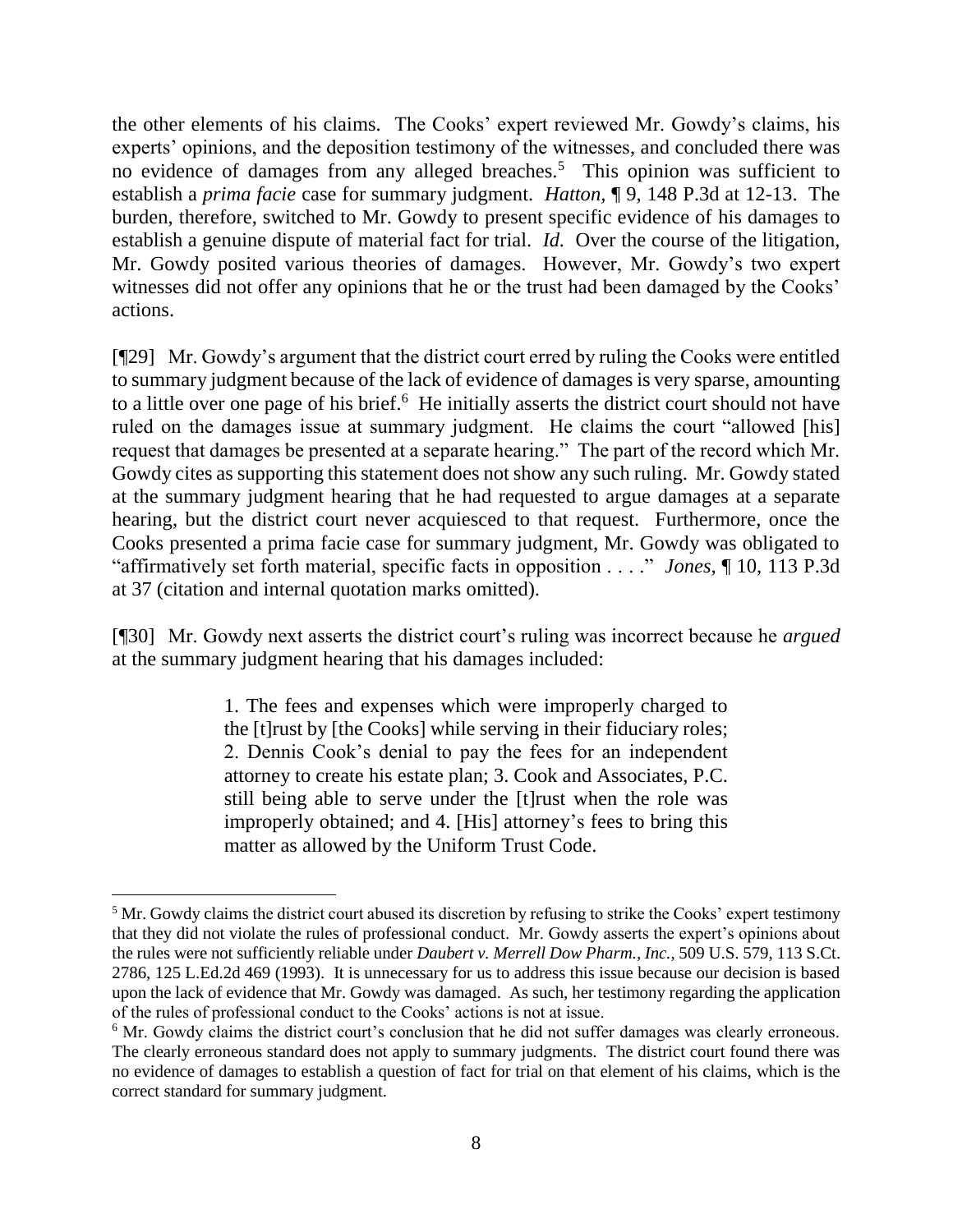[¶31] Mr. Gowdy's assertion that summary judgment was inappropriate simply because he made various arguments at the summary judgment hearing does not address whether there were genuine issues of material fact regarding damages. He makes no effort on appeal to show that he presented evidence of his damages to the district court to establish questions of fact for trial. We, therefore, decline to address his contentions because he failed to provide cogent argument, citations to pertinent authority, or citations to the record in support of his claim that the district court should not have granted summary judgment. *See Wright v. State,* 2019 WY 49, ¶¶ 8-9, 440 P.3d 1092, 1094 (Wyo. 2019); *Hodson v. Sturgeon,* 2017 WY 150, ¶¶ 6-8, 406 P.3d 1264, 1265-66 (Wyo. 2017). The absence of evidence on an essential element of each of Mr. Gowdy's claims supports the district court's decision granting summary judgment to the Cooks and was fatal to Mr. Gowdy's motion for summary judgment.<sup>7</sup>

# **2***. Motion for Leave to Amend the Complaint*

[¶32] Mr. Gowdy claims the district court erred by denying his motion for leave to file a second amended complaint. We review a district court's decision on a motion for leave to amend a complaint for abuse of discretion. *Foxley & Co. v. Ellis,* 2009 WY 16, ¶ 32, 201 P.3d 425, 433 (Wyo. 2009); *[Askvig v. Wells Fargo Bank Wyoming, N.A.](https://1.next.westlaw.com/Link/Document/FullText?findType=Y&serNum=2007563637&pubNum=0004645&originatingDoc=Iff4c6bc9f80b11ddbc7bf97f340af743&refType=RP&fi=co_pp_sp_4645_788&originationContext=document&transitionType=DocumentItem&contextData=(sc.Search)#co_pp_sp_4645_788)*, 2005 WY 138, ¶ [18, 121 P.3d 783, 788 \(Wyo. 2005\).](https://1.next.westlaw.com/Link/Document/FullText?findType=Y&serNum=2007563637&pubNum=0004645&originatingDoc=Iff4c6bc9f80b11ddbc7bf97f340af743&refType=RP&fi=co_pp_sp_4645_788&originationContext=document&transitionType=DocumentItem&contextData=(sc.Search)#co_pp_sp_4645_788)

[¶33] Under Wyoming Rule of Civil Procedure  $15(a)(2)$ , leave to amend a complaint should be freely given "when justice so requires." The following test is used by trial courts to determine whether to allow an amendment to a complaint:

> If the underlying facts or circumstances relied upon by a plaintiff may be a proper subject of relief, he ought to be afforded an opportunity to test his claim on the merits. In the absence of any apparent or declared reason—such as undue delay, bad faith or dilatory motive on the part of the movant, repeated failure to cure deficiencies by amendments previously allowed, undue prejudice to the opposing party by virtue of allowance of the amendment, futility of amendment, etc.—the leave sought should, as the rules require, be freely given.

*Foxley,* ¶ 32, 201 P.3d at 433 (quoting *Beaudoin v. Taylor,* [492 P.2d 966, 970 \(Wyo. 1972\)\)](https://1.next.westlaw.com/Link/Document/FullText?findType=Y&serNum=1972122599&pubNum=0000661&originatingDoc=Iff4c6bc9f80b11ddbc7bf97f340af743&refType=RP&fi=co_pp_sp_661_970&originationContext=document&transitionType=DocumentItem&contextData=(sc.Search)#co_pp_sp_661_970) (other citations and internal quotation marks omitted).

[¶34] Mr. Gowdy filed his motion for leave to file a second amended complaint on August 31, 2018, which was after the discovery deadline, less than one month before the summary

l

<sup>&</sup>lt;sup>7</sup> We have thoroughly reviewed the materials Mr. Gowdy presented during the summary judgment proceedings and found no evidence of the damages he claims here.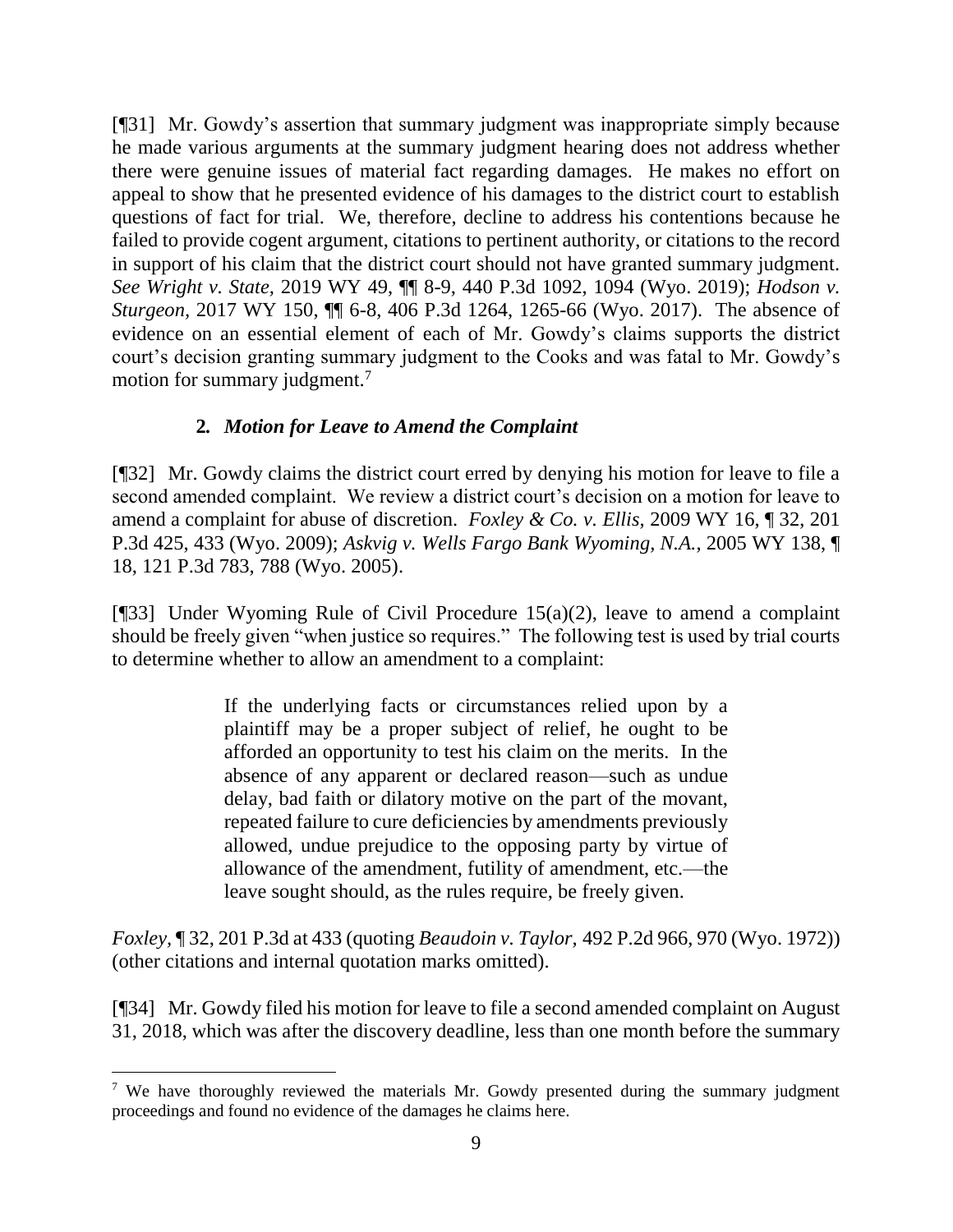judgment hearing, and approximately two and a half months before the scheduled trial date. Mr. Gowdy's proposed second amended complaint added a claim for breach of trust and omitted the negligence claim. The proposed second amended complaint also included allegations that the Cooks' actions were willful and wanton and requested punitive damages. The Cooks objected to Mr. Gowdy's proposed amendment. After discussing the course of proceedings and the specifics of the proposed second amended complaint, the district court denied Mr. Gowdy's motion. It concluded the motion was untimely and the Cooks would be prejudiced if the complaint was amended at that late date.

[¶35] In an apparent attempt to show the amendment would not prejudice the Cooks, Mr. Gowdy asserts in his appellate brief that the amended complaint did not include any new causes of action. He states: "Substantively, the Motion to Amend only requested the inclusion of punitive damages along with the required foundation supporting the request."

[¶36] Taking Mr. Gowdy at his word, we can make short work of this issue. We have already ruled he presented no evidence showing he had suffered any compensatory damages as a result of the Cooks' actions. "Punitive damages cannot be awarded when compensatory damages are not recoverable." *Alexander v. Meduna,* 2002 WY 83, ¶ 40, 47 P.3d 206, 218 (Wyo. 2002) (citing *[Bear v. Volunteers of America, Wyoming, Inc.,](https://1.next.westlaw.com/Link/Document/FullText?findType=Y&serNum=1998189870&pubNum=0000661&originatingDoc=Ibbebb5aaf53c11d9b386b232635db992&refType=RP&fi=co_pp_sp_661_1255&originationContext=document&transitionType=DocumentItem&contextData=(sc.History*oc.Search)#co_pp_sp_661_1255)* 964 P.2d [1245, 1255 \(Wyo. 1998\),](https://1.next.westlaw.com/Link/Document/FullText?findType=Y&serNum=1998189870&pubNum=0000661&originatingDoc=Ibbebb5aaf53c11d9b386b232635db992&refType=RP&fi=co_pp_sp_661_1255&originationContext=document&transitionType=DocumentItem&contextData=(sc.History*oc.Search)#co_pp_sp_661_1255) and *Cates v. Barb,* [650 P.2d 1159, 1161 \(Wyo.](https://1.next.westlaw.com/Link/Document/FullText?findType=Y&serNum=1982139844&pubNum=0000661&originatingDoc=Ibbebb5aaf53c11d9b386b232635db992&refType=RP&fi=co_pp_sp_661_1161&originationContext=document&transitionType=DocumentItem&contextData=(sc.History*oc.Search)#co_pp_sp_661_1161)  [1982\)\)](https://1.next.westlaw.com/Link/Document/FullText?findType=Y&serNum=1982139844&pubNum=0000661&originatingDoc=Ibbebb5aaf53c11d9b386b232635db992&refType=RP&fi=co_pp_sp_661_1161&originationContext=document&transitionType=DocumentItem&contextData=(sc.History*oc.Search)#co_pp_sp_661_1161). Consequently, Mr. Gowdy's amendment to add a claim for punitive damages would have been futile. *See Mantle*, ¶ 85, 437 P.3d at 787-88 (ruling the district court did not abuse its discretion by denying the plaintiffs' request to amend their complaint, in part, because the amendment would have been futile). The district court did not abuse its discretion by denying Mr. Gowdy's motion for leave to file a second amended complaint.

# **2.** *No-Contest Provision*

[¶37] Mr. Gowdy claims the district court erred by ruling that he had forfeited his rights as a trust beneficiary under the terms of the no-contest provision. The no-contest provision relied upon by the parties and district court was found in § 13.03 of the restated trust and provided in relevant part:

> The right of a beneficiary to take any interest given to him or her under this trust or any trust created under this trust instrument will be determined as if the beneficiary predeceased [Ms. Jackson] without leaving any surviving descendants if that beneficiary, alone or in conjunction with any other person, engages in any of these actions:

. . . seeks to obtain adjudication in any court proceeding that [the trust] or any of its provisions is void, or otherwise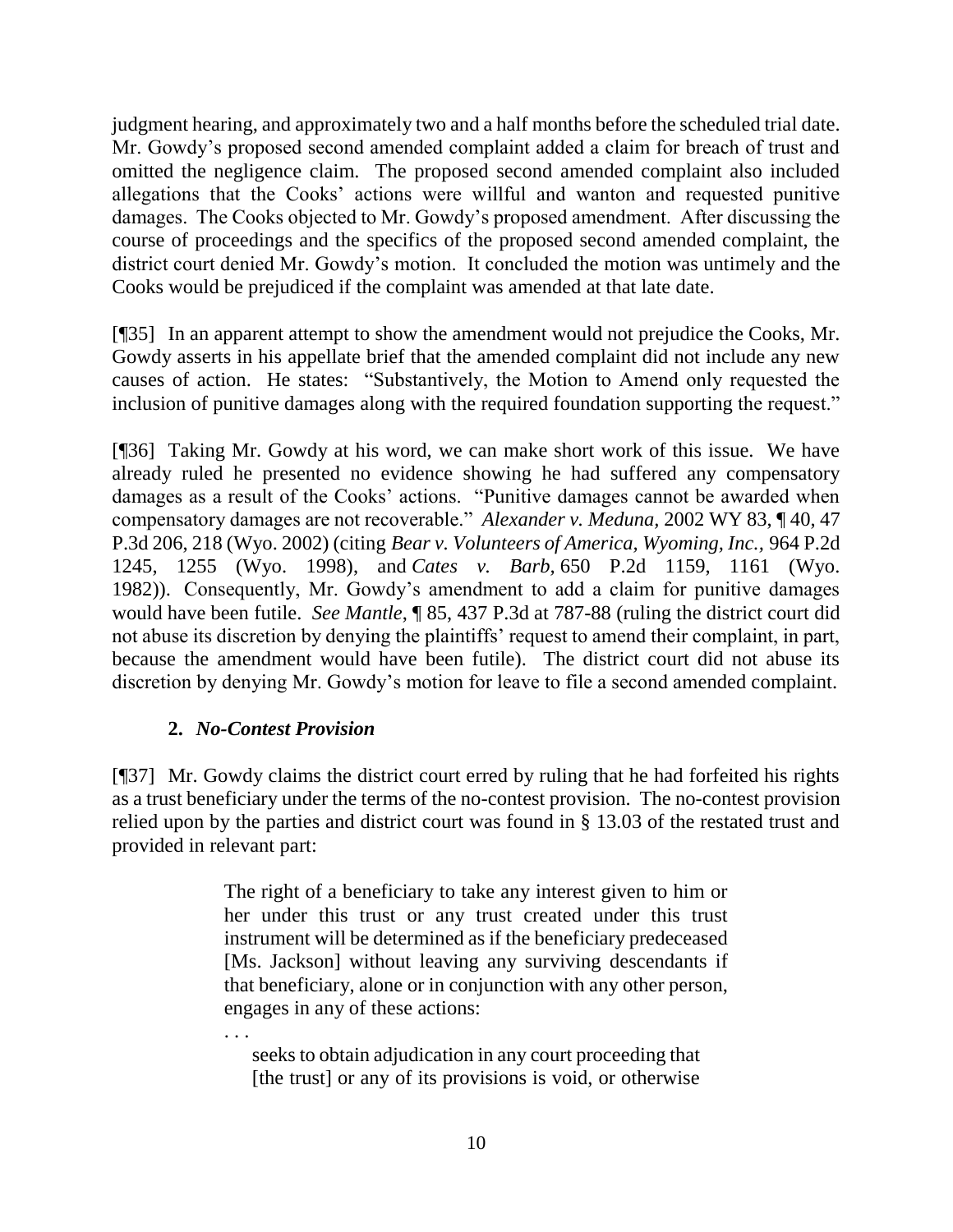seeks to void, nullify, or set aside [the trust] or any of its provisions[.]

My [t]rustee may defend any violation of this [s]ection at the expense of the trust estate.

. . .

[¶38] Dennis, in his capacity as trustee, counterclaimed for enforcement of the no-contest provision when Mr. Gowdy requested that the district court enter a decanted trust removing the requirement that a corporate trustee have assets or insurance coverage of at least one hundred million dollars.<sup>8</sup> Dennis asserted Mr. Gowdy's proposed change was an attempt to void, nullify or set aside a provision of the trust. The district court agreed and ruled Mr. Gowdy had forfeited his interest under the trust.

[¶39] No-contest or *in terrorem* clauses are valid in Wyoming. *See, e.g., EGW v. First Federal Savings Bank of Sheridan,* 2018 WY 25, ¶ 18, 413 P.3d 106, 110 (Wyo. 2018); *Dainton v. Watson*[, 658 P.2d 79, 81 \(Wyo. 1983\).](http://www.westlaw.com/Link/Document/FullText?findType=Y&serNum=1983107489&pubNum=0000661&originatingDoc=I885b13b0218411e8a5e6889af90df30f&refType=RP&fi=co_pp_sp_661_81&originationContext=document&vr=3.0&rs=cblt1.0&transitionType=DocumentItem&contextData=(sc.Search)#co_pp_sp_661_81) The intent of the settlor regarding contests to the trust is controlling. *EWG,* ¶ 19, 413 P.3d at 111. Therefore, to resolve this issue, we must interpret the no-contest provision of Ms. Jackson's trust. Interpretation of a trust agreement is a matter of law, which we review *de novo*. *Shriners Hospitals for Children v. First Northern Bank of Wyoming,* 2016 WY 51, ¶ 40, 373 P.3d 392, 405-06 (Wyo. 2016) (citing *Forbes v. Forbes,* 2015 WY 13, ¶ 23, 341 P.3d 1041, 1051 (Wyo. 2015)).

> The meaning of a trust is determined by the same rules that govern the interpretation of contracts. In interpreting a trust, our primary purpose is to determine the intent of the settlor. *[Wells Fargo Bank Wyoming, N.A. v. Hodder,](https://1.next.westlaw.com/Link/Document/FullText?findType=Y&serNum=2010451540&pubNum=0004645&originatingDoc=I201708ae1d9d11e6b86bd602cb8781fa&refType=RP&fi=co_pp_sp_4645_409&originationContext=document&transitionType=DocumentItem&contextData=(sc.DocLink)#co_pp_sp_4645_409)* 2006 WY [128, ¶ 21, 144 P.3d 401, 409 \(Wyo.2006\);](https://1.next.westlaw.com/Link/Document/FullText?findType=Y&serNum=2010451540&pubNum=0004645&originatingDoc=I201708ae1d9d11e6b86bd602cb8781fa&refType=RP&fi=co_pp_sp_4645_409&originationContext=document&transitionType=DocumentItem&contextData=(sc.DocLink)#co_pp_sp_4645_409) *[First Nat'l Bank &](https://1.next.westlaw.com/Link/Document/FullText?findType=Y&serNum=1973121732&pubNum=0000661&originatingDoc=I201708ae1d9d11e6b86bd602cb8781fa&refType=RP&fi=co_pp_sp_661_1369&originationContext=document&transitionType=DocumentItem&contextData=(sc.DocLink)#co_pp_sp_661_1369)  Trust Co. v. Brimmer,* [504 P.2d 1367, 1369 \(Wyo.1973\).](https://1.next.westlaw.com/Link/Document/FullText?findType=Y&serNum=1973121732&pubNum=0000661&originatingDoc=I201708ae1d9d11e6b86bd602cb8781fa&refType=RP&fi=co_pp_sp_661_1369&originationContext=document&transitionType=DocumentItem&contextData=(sc.DocLink)#co_pp_sp_661_1369) We construe the trust instrument as a whole, attempting to avoid a construction which renders a provision meaningless. *Id.* "We strive to reconcile by reasonable interpretation any provisions which apparently conflict before adopting a construction which would nullify any provision." *Wells Fargo,* [¶ 21, 144 P.3d at](https://1.next.westlaw.com/Link/Document/FullText?findType=Y&serNum=2010451540&pubNum=0004645&originatingDoc=I201708ae1d9d11e6b86bd602cb8781fa&refType=RP&fi=co_pp_sp_4645_409&originationContext=document&transitionType=DocumentItem&contextData=(sc.DocLink)#co_pp_sp_4645_409)  [409.](https://1.next.westlaw.com/Link/Document/FullText?findType=Y&serNum=2010451540&pubNum=0004645&originatingDoc=I201708ae1d9d11e6b86bd602cb8781fa&refType=RP&fi=co_pp_sp_4645_409&originationContext=document&transitionType=DocumentItem&contextData=(sc.DocLink)#co_pp_sp_4645_409) *See also, Purcella v. Purcella,* [2011 WY 124, ¶ 14, 258](https://1.next.westlaw.com/Link/Document/FullText?findType=Y&serNum=2025946165&pubNum=0004645&originatingDoc=I201708ae1d9d11e6b86bd602cb8781fa&refType=RP&fi=co_pp_sp_4645_734&originationContext=document&transitionType=DocumentItem&contextData=(sc.DocLink)#co_pp_sp_4645_734)  [P.3d 730, 734–35 \(Wyo.2011\).](https://1.next.westlaw.com/Link/Document/FullText?findType=Y&serNum=2025946165&pubNum=0004645&originatingDoc=I201708ae1d9d11e6b86bd602cb8781fa&refType=RP&fi=co_pp_sp_4645_734&originationContext=document&transitionType=DocumentItem&contextData=(sc.DocLink)#co_pp_sp_4645_734)

*Id.* (quoting *Evans v. Moyer,* [2012 WY 111, ¶ 21, 282 P.3d 1203, 1210 \(Wyo. 2012\)\)](https://1.next.westlaw.com/Link/Document/FullText?findType=Y&serNum=2028412729&pubNum=0004645&originatingDoc=I201708ae1d9d11e6b86bd602cb8781fa&refType=RP&fi=co_pp_sp_4645_1210&originationContext=document&transitionType=DocumentItem&contextData=(sc.DocLink)#co_pp_sp_4645_1210).

<sup>&</sup>lt;sup>8</sup> The Cooks suggest on appeal that Mr. Gowdy also violated the no-contest provision by proposing a change of his beneficial interest in the home he shared with Ms. Jackson from a "tenancy for his lifetime" to a "life estate." We will not consider this argument because the Cooks did not present it to the district court and they do not explain the differences between the two estates in their brief to this Court.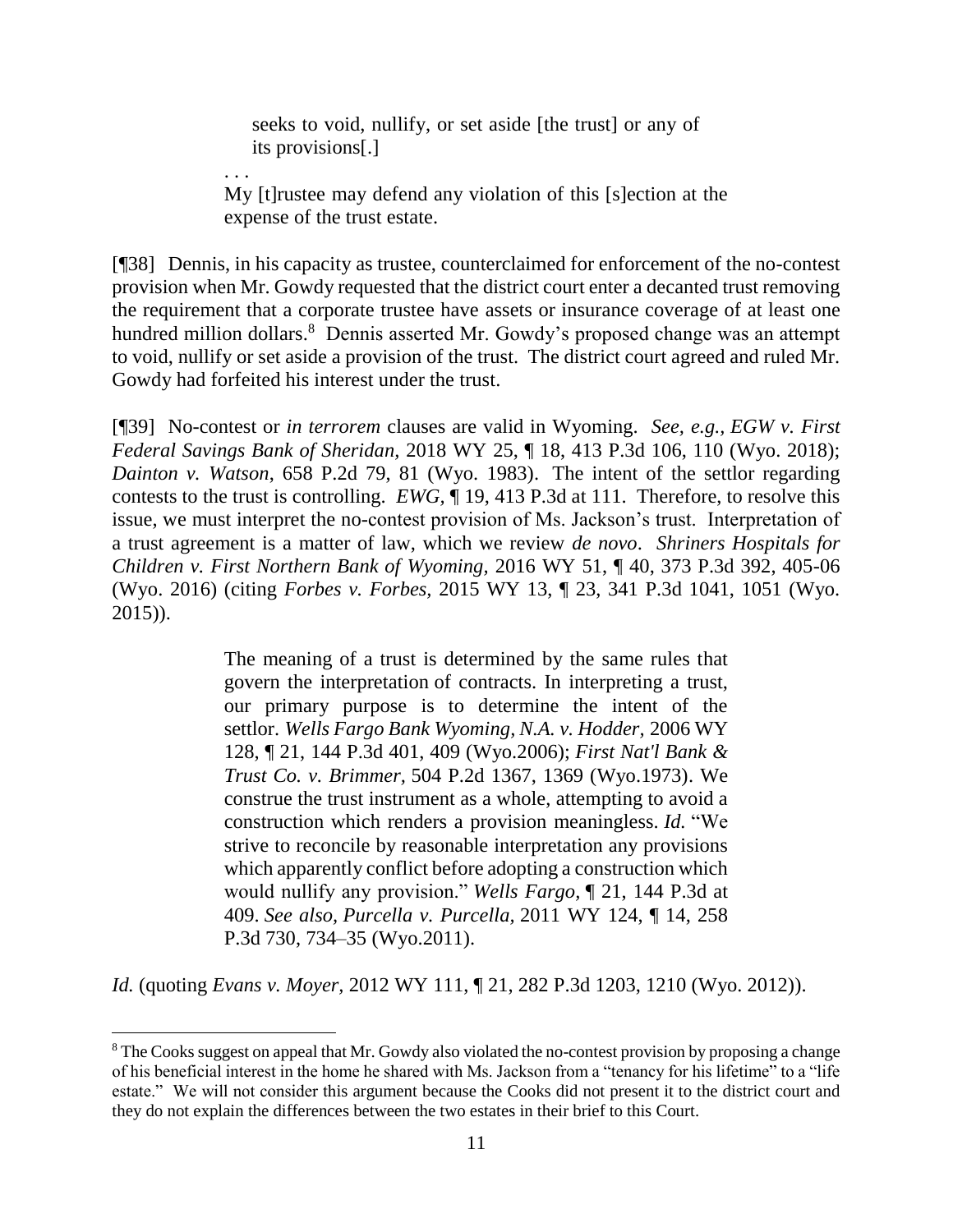[¶40] The no-contest provision of Ms. Jackson's trust is clear and unambiguous. She plainly intended that any beneficiary who attempts to obtain a court ruling voiding, nullifying or setting aside any of the trust provisions forfeits his rights under the trust.

[¶41] Mr. Gowdy claims he was not attempting to change the trust in violation of the nocontest provision. Instead, he was only bringing the action to "correct the breaches of fiduciary duties, breaches of contract, malpractice, and other issues not allowed by Wyoming law and to clarify provisions unclear to the Successor Trustee and sole income beneficiary." His requests to the district court went beyond correcting improprieties committed by the trustee and/or trust protector. He sought to change the qualifications for a corporate fiduciary to serve as successor trustee. Mr. Gowdy does not point to any evidence that the provision was unclear to the successor trustee or present any argument showing his action was brought on behalf of the successor trustee. He did not request clarification of the provision stating the corporate trustee qualifications; he sought to nullify it.

[¶42] Mr. Gowdy also claims that, by enforcing the no-contest provision in this case, the district court did not act consistently with Ms. Jackson's intent. He points to Dennis's testimony that Ms. Jackson wanted a no-contest provision included in the trust to discourage Mr. Gowdy and the other beneficiaries from challenging the others' interests under the trust. Mr. Gowdy claims, therefore, that the no-contest provision should only be enforced if a beneficiary is attempting to change the asset distribution.

[¶43] Mr. Gowdy ignores the clear language of the no-contest provision. The provision is not limited to contests that involve changes to the distribution scheme. It applies to *any* court proceeding seeking to void, nullify, or set aside the trust or *any* of its provisions. "'A trust agreement is governed by the plain language contained in the four corners of the document.'" *EGW*, ¶ 30, 413 P.3d at 115 (quoting *[In re Estate of George](https://1.next.westlaw.com/Link/Document/FullText?findType=Y&serNum=2026520727&pubNum=0004645&originatingDoc=I885b13b0218411e8a5e6889af90df30f&refType=RP&fi=co_pp_sp_4645_235&originationContext=document&transitionType=DocumentItem&contextData=(sc.Search)#co_pp_sp_4645_235)*, 2011 WY 157, [¶ 65, 265 P.3d 222, 235 \(Wyo. 2011\)\)](https://1.next.westlaw.com/Link/Document/FullText?findType=Y&serNum=2026520727&pubNum=0004645&originatingDoc=I885b13b0218411e8a5e6889af90df30f&refType=RP&fi=co_pp_sp_4645_235&originationContext=document&transitionType=DocumentItem&contextData=(sc.Search)#co_pp_sp_4645_235). Under our rules of contract interpretation, which apply equally to trusts, we do not consider evidence of Ms. Jackson's subjective intent. We said in *Comet Energy Servs., LLC v. Powder River Oil & Gas Ventures, LLC,* 2010 WY 82, ¶ 14, 239 P.3d 382, 387 (Wyo. 2010) (citing *[Omohundro v. Sullivan,](https://1.next.westlaw.com/Link/Document/FullText?findType=Y&serNum=2018332700&pubNum=0004645&originatingDoc=Id6df72dd7eb611dfbe8a8e1700ec828b&refType=RP&fi=co_pp_sp_4645_1084&originationContext=document&transitionType=DocumentItem&contextData=(sc.Search)#co_pp_sp_4645_1084)* 2009 WY [38, ¶ 24, 202 P.3d 1077, 1084 \(Wyo. 2009\)\)](https://1.next.westlaw.com/Link/Document/FullText?findType=Y&serNum=2018332700&pubNum=0004645&originatingDoc=Id6df72dd7eb611dfbe8a8e1700ec828b&refType=RP&fi=co_pp_sp_4645_1084&originationContext=document&transitionType=DocumentItem&contextData=(sc.Search)#co_pp_sp_4645_1084): "A party's subjective intent . . . is not relevant or admissible in contract interpretation; rather, we use an objective approach to contract interpretation." *See also, Schell v. Scallon,* 2019 WY 11, ¶ 16, 433 P.3d 879, 885 (Wyo. 2019).

[¶44] Finally, Mr. Gowdy suggests he was justified in seeking nullification of the corporate trustee requirements because he had a difficult time finding a corporate trustee which met the strict qualifications so he could exercise his right as income beneficiary to replace Dennis with a new trustee. Again, he ignores that Ms. Jackson's intent controls and that intent is found in the terms of the trust. A settlor is free to incorporate whatever lawful terms she wants into her trust. *Wells Fargo Bank Wyoming, N.A. v. Hodder,* 2006